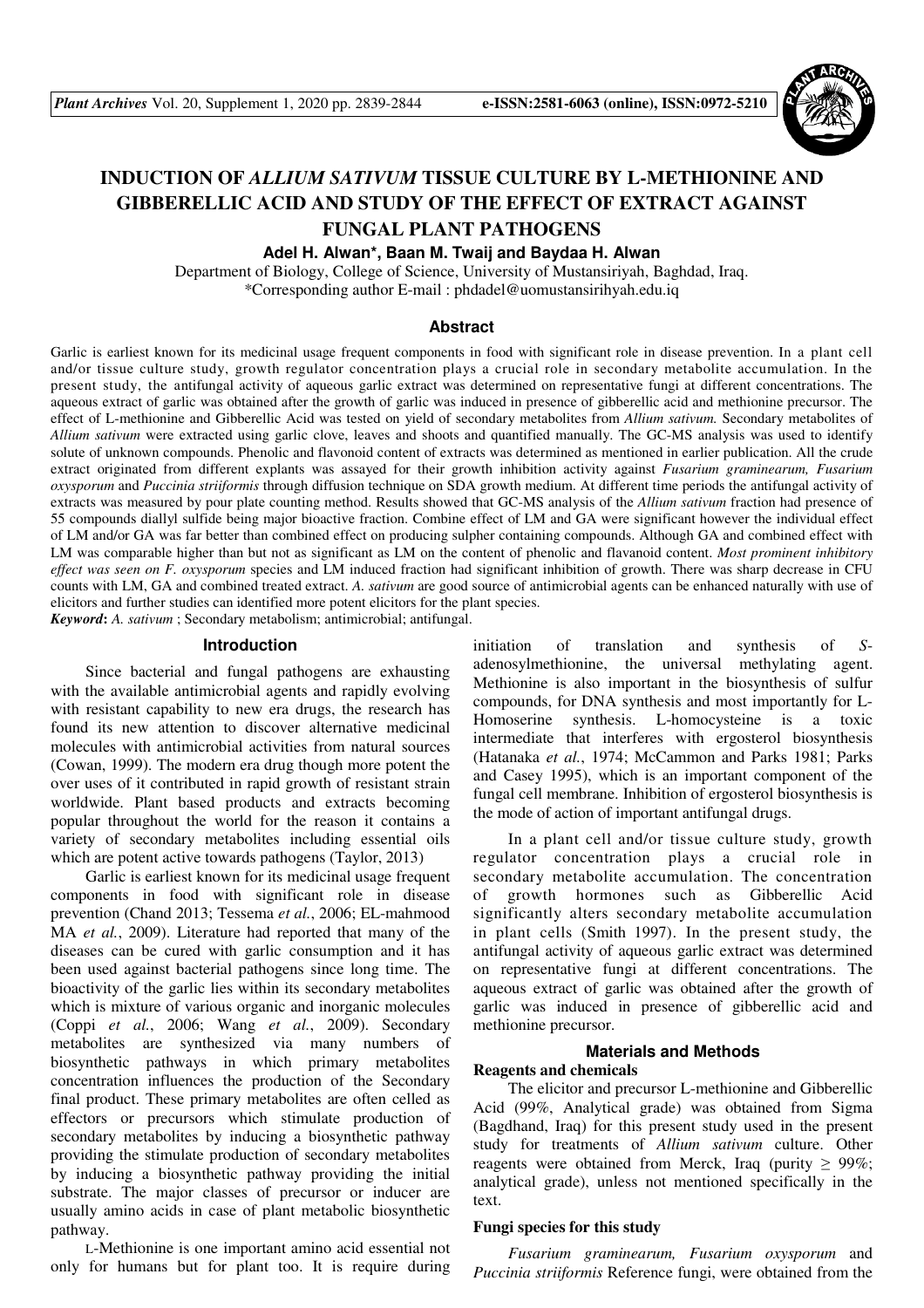fungi collection of the Plant pathology Laboratory, Mustansiriyah University. All the pathogens were cultivated in potato dextrose agar (HiMedia Laboratories, Iraq) medium under aseptic precaution using safety hood and incubated at  $27^{\circ}$ C.

### **Plant material and culture establishment**

Cultivars of *Allium sativum* (*A. sativum* L.) was used for the purpose. Cloves was manually, washed and air dried. The cloves were sterilized in 70% (v/v) ethanol followed by 3.5% sodium hypochlorite (10 µM Tween 80) then washed thrice with sterile distilled water. The individual cloves were inoculated containerized sterile glass containing 50 ml of half strength MS medium (Dalton *et al.,* 1983). No plant growth regulators (PGRs) were used. Sprouting plantlets as plant material were used for callus induction. The optimum culture condition supplemented with  $3\%$  (w/v) sucrose and  $0.8\%$ (w/v) and the pH of 5.8 was providing throughout growth of callus. Mass propagation was initiated conventionally for the elicitor and precursor treatment. Once there was a growth of about 5 cm, it was gradually shifted to ambient conditions to establishing for shoot expansion. All well grown and developed cultured were maintained for a couple of months in the plant tissue culture lab (Biology department, mustansiriyah university, Iraq) before elicitation process was performed using L-methionine and Gibberellic Acid. The grown callus was used to subculture into fresh MS medium once in a month for mass multiplication. One these steps are repeated for three times, callus was transferred to 50 ml of MS medium containing 3.0% (w/v) sucrose, 2.0 mg/l NAA and 1.0 mg/l kinetin.

#### **Treatment of** *Allium sativum* **with L-methionine and Gibberellic Acid**

The effect of L-methionine and Gibberellic Acid was evaluated and tested for its role in enhanced yield of secondary metabolites from *Allium sativum.* Stock solutions were prepared in 100 µM of 95 % of ethanol and filtered through sterilized using 0.2 µm syringe filter and stocked at 4°C until required. Working solution of elicitors (10 μM) was sprayed on the grown callus of plant. Plants sprayed with distilled water were taken as a control, in this experiment. The spraying was done manually every morning sufficiently enough so that it covers plant completely it dripped and solution flows down to same soil of cultivation. This procedure was followed for 45 days and then waited for another few days until garlic was grown matured enough.

# **Plant extraction and estimation of secondary metabolites**

Secondary metabolites of *Allium sativum* were extracted using garlic clove, leaves and shoots and quantified manually. The extractions were performed by introducing 50 g of freshly garlic, leave clover and shoots into a 1 L extractor along with 500 ml. of the series of solvent. Throughout the extraction the stirring system continued with constant stirring speed for 2 h. This extraction was subjected to sequential liquid-liquid extraction with a series of solvent including hexane, chloroform, ethyl acetate, and butanol. Then the mixture was filtered, fractions were evaporated to dryness, weighed, and stored at -4°C for further use.

# **Analyses of** *Allium sativum* **extracts: g***as chromatographymass spectroscopy (GC-MS)*

The GC-MS analysis was performed at Central Laboratory, Biology department, Mustansiriyah University, Baghdad using a Perkin Elmer Clarus 600 gas chromatograph linked to a mass spectrometer (Turbomass). A standardized protocol was followed to run individual extract obtained from

different treatment of elicitors L-methionine and Gibberellic Acid. An UV−vis detector was used to identify solute accomplished at 254 nm. The temperature was adjusted to 25 °C (isocratic), and the mobile phase flow rate was 1 mL/min, throughout the process. The GC-MS system was performed in electron ionization mode by scanning at 40 to 600 *m/z*. The injector temperature was maintained at 280 ºC. Mass spectral detection of unknown compounds were identified by comparing the spectra with those recorded in the National Institute of Standard and Technology (2005) and WILEY (2006) libraries. The total time required for analyzing a single sample was 58 minutes.

### **Determination of total phenolic and flavonoid content**

The phenolic content was quantified following the earlier described protocol (Hidayathulla *et al.,* 2018), based on the Folin Ciocalteau method which utilizes polyphenols content gives a colored mixture with folin ciocalteau reagent and readings of the mixture are taken at 700 nm. The flavonoid content of extracts was determined as mentioned in earlier publication (method of Li *et al.,* 2007 following the steps as mentioned in Hidayathulla *et al.,* 2018).

# *In vitro* **antifungal activity screening using plate-hole diffusion method**

All the crude extract originated from different explants was assayed for their growth inhibition activity against *Fusarium graminearum, Fusarium oxysporum* and *Puccinia striiformis* through diffusion technique on SDA growth medium. The fungal suspension was standardized to match with Macfarland unit 1.0 (OD 595  $10^{6}$ ) and 10  $\mu$ L of each suspension was spread uniformly onto petri dishes agar. A 10 µL extract from each preparation was added into holes (5 mm-diameter) made on agar plate. DMSO (ethanolic solution) was used as control and Fluconazolea fungicide was used (0.1%) as positive control. Plates were incubated at  $28^{\circ}$ C for 48-72 hours before measuring the diameter of the inhibition (clear zone of inhibition formed around were considered indicative of antifungal activity). Each experiment was repeated for three times and final number was average of three independent results (Jeong *et al.,* 2014). **Time-kill kinetic assay** 

**A broth dilution method was performed to obtain an MIC value for each of extract against** *Fusarium graminearum* following earlier published protocol. *F.*   $graminearum$   $(1.0 \times 10^8$  cells/ml) were treated with crude extracts at their respective MIC and incubated appropriately. At different time periods (upto 72 hours) the antifungal activity of extracts was measured by pour plate counting method (Khodavandi *et al.*, 2014), which was defined as a reduction in the number of colony forming unit (CFU)/ml, from the starting inoculum, respectively (Klepser *et al.*, 1998).

#### **Data analysis**

All experiments were conducted in a completely randomized design with three repetitions, for each treatment. The statistical analysis of the results was conducted by analysis of variance (ANOVA) statistics program 3.0 OSU Press, Ohio.

#### **Results**

The microbes used in this study were conventionally identified using biochemical's and on vitex-2 (Biomeurix, France). Results showed that GC-MS analysis of the *Allium sativum* fraction had presence of 55 compounds (Table 1). The major constituents were diallyl sulfide, methyl (E)-1 propenyl disulfide, diallyl disulfide, allyl (E)-1-propenyl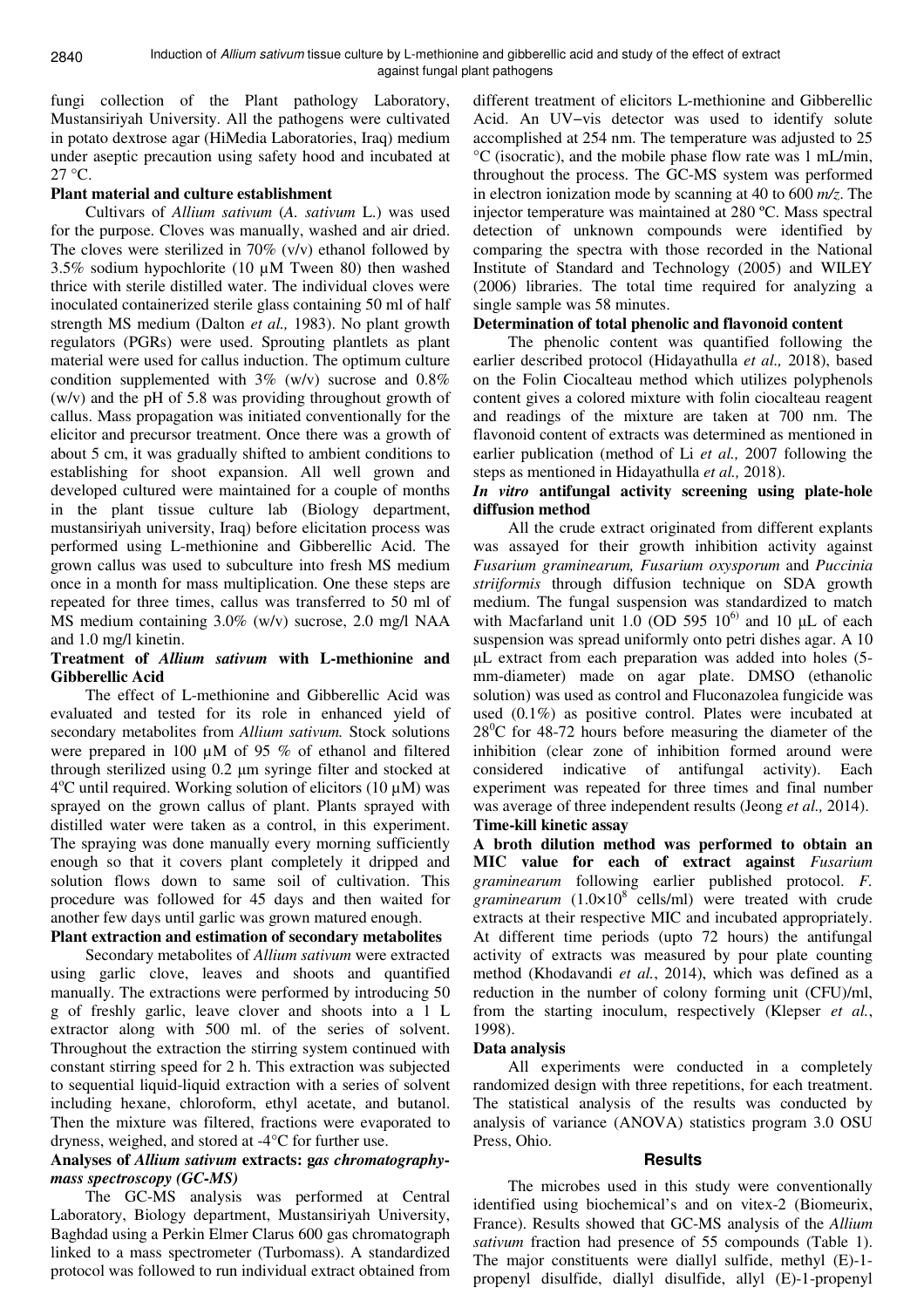disulfide and Allyl methyl trisulfide. These major fractions were significantly increased over exposure of elicitors. All these fraction with increased production are sulpher containing compounds. Typically suplher containing compounds were efficiently produced more when influenced by L methionine compare to GA. Combine effect of LM and GA were significant however the individual effect of LM and/or GA was far better than combined effect. A number of total polyphenols and flavonoids in the extract and fractions varied with the solvent used. Interestingly there were few compounds identified in trace amount under influence of elicitors but not in normal cultivation (Table 1).

#### **Total phenolic and flavonoid content**

Ethyle acetate extract had the highest phenolic and flavanoid content. Butanol showed significantly higher phenolic and flavonoid content than the hexane and chloroform fractions. Hexane extracts showed very low concentration of phenolic compounds (Table 1). The ethyl acetate fraction showed the highest flavonoid content, followed by other extract. The exposure of LM enhanced the phenolic content as well as flavanoid content. Although GA and combined effect with LM was comparable higher than but not as significant as LM on the content of phenolic and flavanoid content (Table 2).

#### *In vitro* **antifungal activity**

Susceptibility pattern of fungal species *Fusarium graminearum; Fusarium oxysporum; and Puccinia striiformis* to different extracts of *Allium sativum* is summarized in Table 3. The results were compared with known antifungal compound Fluconazole, and results indicated revealed that all tested extract were able to inhibit the of *fungal species. Most prominent effect was seen on Fusarium oxysporum* species and LM induced fraction had significant inhibition of growth. It was interesting to see the combined effect of LM and GA was not comparable to LM and it inhibited better than GA treated extract (Table 3).

#### **Time-kill kinetic assay**

The time-kill kinetics profile of extract of *Allium sativum* against the test organisms *Fusarium oxysporum* showed reduction in number of viable cells over the first 12, 24, 36 and 48 hours, respectively, followed by a gradual rise up to the 60 and 72 hours LM, GA and combined treatment. When compared to the control (organisms without antimicrobial agent) (Figure 1). It was interesting to see that there was sharp decrease in CFU counts upto 48 hours and thereafter there was steady growth.

#### **Discussion**

There is huge potential in natural products with novel uses in medicinal aspects, particularly related to pest management and antimicrobial. Apart from above two major applications plants are sources for metabolites which can be sued in plant disease control, contain a spectrum of secondary metabolites such as phenolics, alkaloids, flavonoids, and terpenoids. The bioactive compounds concentration in each plant species is depending upon the environmental conditions and can be enhanced with using precursor and elicitors (Shilpa 2010). Garlic extract contains a vast variety of constituents which rich source of many bioactive compounds with antimicrobial and anti fungal effects.

The presences of pathogenic microbial species are often associated with various diseases which is alarming, mainly due to the increasing rate of antibiotics resistant. Novel strategies are required to deal with increasing antimicrobial resistant and to investigate the potential activity of plants extracts for defeating the microbial drug resistance. As the plants products ad its bioactive constituents are produced very minutely and use of elicitors can be efficient to enhance the production of such active products in case they are not feasible to be synthesized chemically. This study therefore considered evaluating the antifungal potential of garlic extract and effect under influence of LM and GA elicitors. Garlic as known with its scientific name *Allium sativum*  widely used in culinary and medicine (*Chiang et al.,* 2006). The therapeutic use of garlic has been recognized as a potential medicinal value to different microorganisms (*Iciek et al.,* 2005), including nosocomial *S. aureus*. This present work; explore the *in vitro* antifungal potential of *Allium sativum* extracts, against *Fusarium graminearum; Fusarium oxysporum;* and *Puccinia striiformis* and to evaluate if elicitors are able to enhanced the bioactive content of the extract.

The study showed *Allium sativum* fraction had 55 compounds of which sulfide constituents were major fractions. All sulfide fractions were significantly increased over exposure of elicitors, typically when influenced by L methionine compare to GA. Diallyl disulfide was one among major fraction which is known for its detoxication activity. Diallyl disulfide increases the glutathione S-transferase (GST) production, which plays major role in detoxication by binds electrophilic toxins in the cell (Ramage *et al.* 2005; Kuzma *et al.,* 2007; Coppi *et al.,* 2006; Gull *et al.,* 2012; Rahman *et al*., 2011; Tsao *et al.,* 2003; Hovana *et al.,* 2011). Apart from this, diallyl disulfide inhibits the growth fungal species with its oil rich content. As these bioactive contents are produced at low level, we found that contents can be enhanced with use of elicitors and results showed that exposure of LM enhanced the phenolic content as well as flavanoid content, particularly those with sulpher containing molecule included Diallyl disulfide, which was significantly increased over use of LM and GA. The time-kill kinetics profile showed reduction in number of viable fungal cells over the first 48 hours, followed by a gradual rise in growth.

Few studies have confirmed antimicrobial properties of *A. sativum* against different microorganisms; thus, the results of the present study are in agreement with other studies (Coppi *et al.,* 2006; Gull *et al.,* 2012; Rahman *et al*., 2011; Tsao *et al.,* 2003; Hovana *et al.,* 2011). Mathur *et al.* (Mathur *et al.,* 2013) showed that *A. sativum* can reduce biofilm formation of *K. pneumonia* and sandasi (Perez-Giraldo, 2003) confirmed the inhibitory effects of *A. sativum* against planktonic and biofilm formation. Although *A. sativum* extract bioactivity is studied and explored this could be first study where we have inducted the extract with use of elicitors and showed that under influence of elicitors, the bioactive compounds are enhanced and thus the activity.

Finally, we suggested that the extracts of *A. sativum* are good source of antimicrobial agents particularly against fungal pathogens and theses activity can be enhanced naturally with use of elicitors. There can be further studies to these results to further confirm garlic components possess significant bioactive properties which can be further enhanced significantly to acquire more efficient antifungal components in the extract.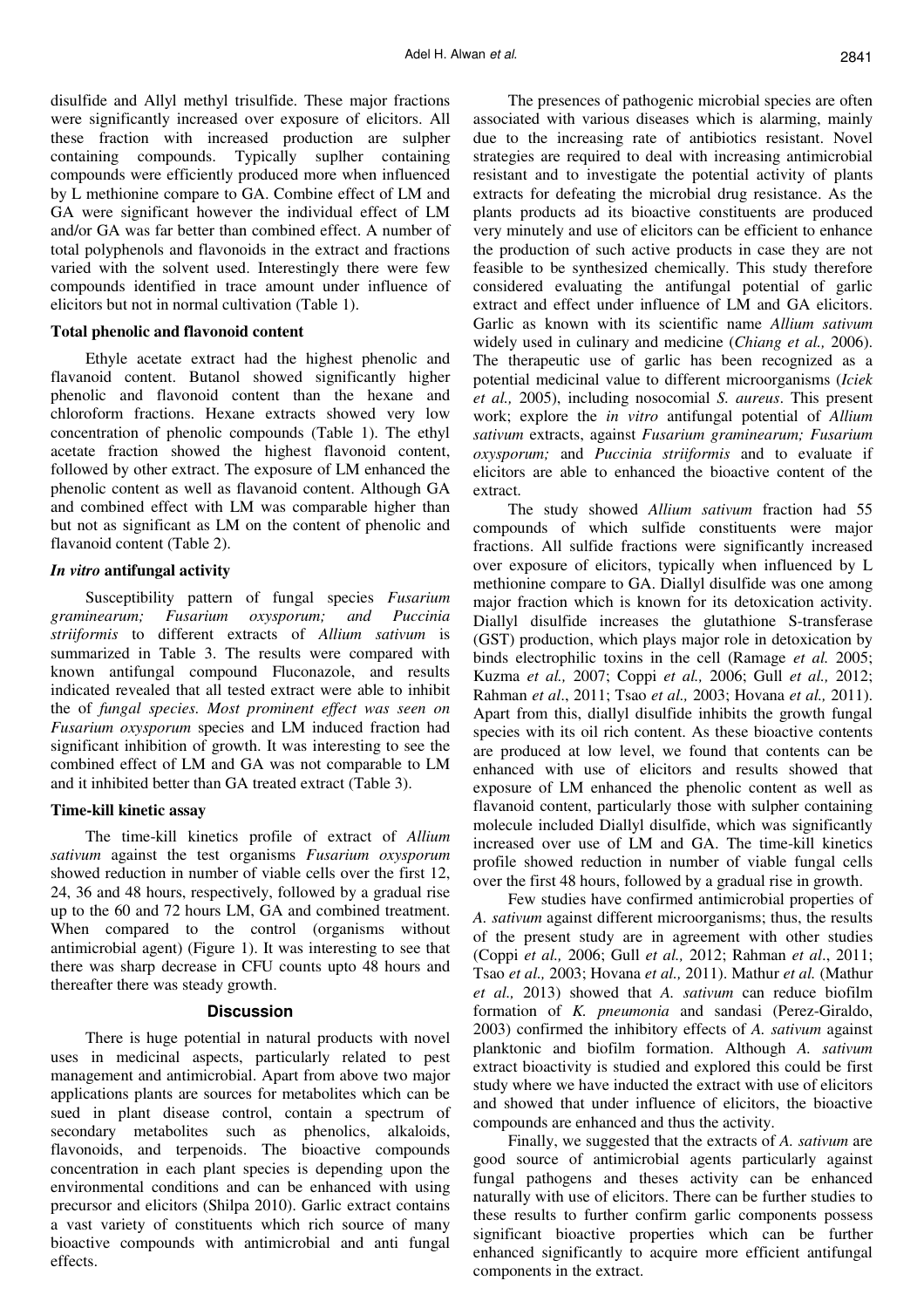|                                           |              | <b>Table 1.</b> Kesuits showed that OC-MS analysis of the <i>Attitum suitvum</i> fraction had presence of 33 compounds |                        |                                    |                        | LM                            | <b>GA</b>              | LA $(10\mu M)$        |                        |
|-------------------------------------------|--------------|------------------------------------------------------------------------------------------------------------------------|------------------------|------------------------------------|------------------------|-------------------------------|------------------------|-----------------------|------------------------|
| S.<br>N <sub>0</sub>                      | RI           | Compound                                                                                                               |                        | Solvent                            |                        | $(10\mu M)$<br><b>Induced</b> | $(10\mu M)$            | and GA<br>$(10\mu M)$ |                        |
|                                           |              |                                                                                                                        |                        | <b>Butanol</b> Chloroform   Hexane |                        | Ethyl<br>acetate              |                        | <b>Ethyl</b> acetate  |                        |
| $\overline{1}$                            | 837          | 2-Furaldehyde                                                                                                          | 0.99                   | 1.29                               | 2.18                   | 1.00                          | 2.29                   | 2.20                  | 2.24                   |
| $\frac{2}{3}$ $\frac{3}{5}$ $\frac{4}{5}$ | 854          | $(2E)$ -Hexenal                                                                                                        | 0.98                   | 0.88                               | 0.79                   | 0.37                          | 0.83                   | 0.80                  | 0.81                   |
|                                           | 739          | Dimethyl disulfide                                                                                                     | 1.38                   | 0.00                               | 0.40                   | 0.51                          | 0.42                   | 0.40                  | 0.41                   |
|                                           | 743          | 2-Methylene-4-pentenal                                                                                                 | $\mathop{\mathrm{tr}}$ | tr                                 | 0.40                   | 0.04                          | 0.42                   | 0.40                  | 0.41                   |
|                                           | 787          | 3-Methylthiophene                                                                                                      | 0.10                   | tr                                 | $\mathop{\mathrm{tr}}$ | 0.03                          | $\mathop{\mathrm{tr}}$ | ${\rm tr}$            | $\mathop{\mathrm{tr}}$ |
|                                           | 801          | Hexanal                                                                                                                | 0.10                   | tr                                 | tr                     | 0.03                          | tr                     | tr                    | tr                     |
| $\overline{7}$                            | 842          | 1,2-Dithiolane                                                                                                         | 0.30                   | 0.40                               | 0.49                   | 0.29                          | 0.52                   | 0.50                  | 0.51                   |
| $\frac{8}{9}$                             | 855          | Diallyl sulfide                                                                                                        | 1.40                   | 1.36                               | 1.88                   | 4.46                          | 3.97                   | 2.90                  | 2.93                   |
|                                           | 856          | $(3Z)$ -Hexenol                                                                                                        | tr                     | tr                                 | tr                     | tr                            | 1.38                   | 0.46                  | 0.05                   |
| 10                                        | 870          | Allyl propyl sulfide                                                                                                   | tr                     | tr                                 | tr                     | tr                            | 0.10                   | 0.03                  | tr                     |
| $\overline{11}$                           | 886          | Allyl $(Z)$ -1-propenyl sulfide                                                                                        | tr                     | tr                                 | tr                     | tr                            | 0.03                   | 0.02                  | tr                     |
| $\overline{12}$                           | 889          | Allyl $(E)$ -1-propenyl sulfide                                                                                        | tr                     | tr                                 | tr                     | ${\rm tr}$                    | 0.01                   | 0.04                  | tr                     |
| 13                                        | 902          | $2,4$ -Dimethylthiophene                                                                                               | 1.68                   | 1.98                               | 0.79                   | 1.31                          | 0.83                   | 0.80                  | 0.81                   |
| 14                                        | 904          | 3,4-Dimethylthiophene                                                                                                  | 0.20                   | 0.10                               | tr                     | 0.10                          | tr                     | tr                    | tr                     |
| 15                                        | 916          | Allyl methyl disulfide                                                                                                 | 4.21                   | 5.14                               | 4.35                   | 4.94                          | 4.57                   | 4.39                  | 4.48                   |
| 16<br>17                                  | 930          | Methyl $\overline{(Z)}$ -1-propenyl disulfide                                                                          | 1.09                   | 1.29                               | 3.07                   | 1.13                          | 3.22                   | 3.09                  | 3.16                   |
|                                           | 939<br>953   | Methyl $(E)$ -1-propenyl disulfide                                                                                     | 3.17                   | 2.57                               | 2.37                   | 3.29                          | 12.98                  | 12.48                 | 12.73                  |
| 18<br>19                                  |              | 1,2-Dithiolene                                                                                                         | 0.10<br>0.59           | 0.40                               | 0.30                   | 0.20                          | 0.31                   | 0.30                  | 0.31                   |
|                                           | 958          | Benzaldehyde                                                                                                           |                        | 4.15                               | $0.00\,$               | 1.58                          | 0.00                   | 0.00                  | $\overline{0.00}$      |
| 20<br>21                                  | 968          | Dimethyl trisulfide                                                                                                    | 2.87                   | 1.29                               | 1.98                   | 1.60                          | 2.08                   | 2.00                  | 2.04                   |
| $\overline{22}$                           | 1080         | Diallyl disulfide                                                                                                      | 17.60                  | 15.62                              | 10.58                  | 10.03                         | 21.60                  | 20.76                 | 21.18                  |
|                                           | 1091         | Allyl $(Z)$ -1-propenyl disulfide                                                                                      | 4.25                   | 3.36                               | 3.07                   | 2.88                          | 3.22                   | 3.09                  | $\overline{3.16}$      |
| 23<br>24                                  | 1099<br>1115 | Allyl $(E)$ -1-propenyl disulfide<br>1-Propenyl propyl disulfide d,e                                                   | 10.37                  | 7.81                               | 10.47                  | 8.00                          | 12.05                  | 11.58                 | 11.81                  |
| 25                                        | 1123         |                                                                                                                        | 1.98                   | 1.88                               | 1.38                   | 1.44                          | 1.45<br>0.49           | 1.40<br>1.19          | 1.43<br>0.56           |
| 26                                        | 1135         | Methyl methylthiomethyl disulfide<br>Allyl methyl trisulfide                                                           | tr<br>9.79             | tr<br>9.79                         | $\mathop{\mathrm{tr}}$ | tr<br>7.98                    | 13.71                  |                       | 13.44                  |
| $\overline{27}$                           | 1147         | 4-Methyl-1,2,3-trithiolane d                                                                                           | 1.78                   | 0.99                               | 11.06<br>0.00          | 0.92                          | 0.00                   | 13.18<br>0.00         | $\overline{0.00}$      |
| 28                                        | 1149         | Methyl propyl trisulfide                                                                                               | $\mathbf{N}\mathbf{I}$ | 0.00                               | $0.00\,$               | 0.00                          | $0.00\,$               | 0.00                  | $0.00\,$               |
| 29                                        | 1158         |                                                                                                                        | 0.49                   |                                    | 1.88                   | 0.84                          | 1.97                   | 1.90                  | 1.93                   |
| 30                                        | 1188         | Methyl (Z)-1-propenyl trisulfide<br>$3-Vinyl-4H-1,2-dithiine$                                                          | 0.79                   | 1.38<br>0.59                       | 0.89                   | 0.56                          | 0.93                   | 0.90                  | 0.92                   |
| 31                                        | 1198         | 1,2,3-0ithia-4-cyclohexene                                                                                             | 0.40                   | 0.59                               | 0.69                   | 0.41                          | 0.73                   | 0.70                  | 0.71                   |
| 32                                        | 1208         | Allicin                                                                                                                |                        |                                    |                        |                               |                        |                       |                        |
| 33                                        | 1211         | Dimethyl tetrasulfide                                                                                                  | tr<br>0.79             | tr<br>1.19                         | tr<br>3.96             | tr<br>1.10                    | tr<br>4.15             | tr<br>3.99            | tr<br>4.07             |
| 34                                        |              | 1284 Allyl methylthiomethyl disulfide <sup>d</sup>                                                                     | 2.28                   | 2.57                               | 0.00                   | 1.62                          |                        |                       |                        |
| 35                                        |              | 1291 Diallyl trisulfide                                                                                                | 10.39                  | 7.81                               | 2.77                   | 6.37                          | tr<br>2.91             | tr<br>2.79            | tr<br>2.85             |
| 36                                        | 1292         | Methyl (methylsulfinyl)methyl sulfide <sup>d</sup>                                                                     | 0.10                   | 0.10                               | 0.10                   | 0.08                          | 0.10                   | 0.10                  | 0.10                   |
| $\overline{37}$                           | 1301         | Diallyl trisulfide                                                                                                     | 16.62                  | 20.86                              | 21.04                  | 19.50                         | 28.69                  | 27.34                 | 24.01                  |
| $\overline{38}$                           | 1302         | Allyl $(Z)$ -1-propenyl trisulfide                                                                                     | 2.97                   | 2.67                               | tr                     | 1.88                          | tr                     | tr                    | tr                     |
| 39                                        | 1309         | $p$ -Vinylguaiacol                                                                                                     | 5.14                   | 6.43                               | 5.24                   | 4.44                          | 5.50                   | 5.29                  | 5.40                   |
| 40                                        | 1320         | Allyl propyl trisulfide                                                                                                | 0.1                    | tr                                 |                        | tr                            | 1.09                   | 2.37                  | 1.15                   |
| 41                                        | 1325         | Allyl (E)-1-propenyl trisulfide                                                                                        | 0.2                    | 0.18                               | tr                     |                               |                        | 0.40                  | 0.13                   |
| 42                                        | 1344         | 5-Methyl-1,2,3,4-tetrathiane d                                                                                         | $\mathop{\mathrm{tr}}$ | tr                                 | tr<br>tr               | tr<br>tr                      | tr<br>5.44             | 6.03                  | 3.82                   |
| 43                                        | 1346         | Methyl methylthiomethyl trisulfide                                                                                     | 0.31                   | 0.19                               | 0.11                   | 0.09                          | 0.69                   | 0.99                  | 0.56                   |
| 44                                        | 1364         | Allyl methyl tetrasulfide                                                                                              | 1.58                   | 2.37                               | 2.37                   | 1.58                          | 2.49                   | 2.40                  | 2.44                   |
| 45                                        |              | 1369 5-Methyl-1,2,3,4-tetrathiane                                                                                      | 0.40                   | 0.59                               | $0.20\,$               | 0.35                          | 0.21                   | 0.20                  | 0.20                   |
| 46                                        | 1411         | 1,4-Dihydro-2,3-benzoxathiin 3-oxide                                                                                   | 0.20                   | 0.20                               | 0.40                   | 0.18                          | 0.42                   | 0.40                  | 0.41                   |
| 47                                        | 1443         | $[(E)-1-Propenyl]$ 2-thiopent-3-yl disulfide $d$                                                                       | 0.20                   |                                    |                        | 0.07                          |                        |                       |                        |
| 48                                        | 1483         | Allyl methylthiomethyl trisulfide d                                                                                    | $\mathbf{N}\mathbf{I}$ | tr<br>$\mathbf{N}\mathbf{I}$       | tr<br>tr               | tr                            | tr<br>0.49             | ${\rm tr}$<br>1.19    | tr<br>0.56             |
| 49                                        | 1540         | Diallyl tetrasulfide                                                                                                   | 0.99                   | 2.18                               | 1.48                   | 1.22                          | 1.56                   | 1.50                  | 1.53                   |
| 50                                        | 1591         | Propyl 4-thiohept-2-en-5-yl disulfide <sup>d</sup>                                                                     |                        |                                    |                        | 0.20                          | 0.02                   | 0.17                  | 0.07                   |
| 51                                        | 1599         | Unidentified <sup>1</sup>                                                                                              | tr<br>1.68             | tr<br>4.55                         | tr<br>1.58             | 2.25                          | 1.66                   | 1.60                  | 1.63                   |
| $\overline{52}$                           | 1646         | 4-Methyl-1,2,3,5,6-pentathiepane <sup>c</sup>                                                                          |                        | tr                                 |                        | tr                            | 0.10                   | 0.20                  | 0.10                   |
| 53                                        | 1754         | Unidentified <sup>8</sup>                                                                                              | tr<br>1.98             | 4.06                               | tr<br>0.59             | 2.08                          | 0.62                   | 0.60                  | 0.61                   |
| 54                                        | 2041         | Cyclooctasulfur                                                                                                        | $0.10\,$               | 0.40                               | 0.30                   | 0.20                          | 0.31                   | 0.30                  | 0.31                   |
| 55                                        | 1379         | Unidentified <sup>e</sup>                                                                                              | 0.69                   | 0.69                               | 0.49                   | 0.52                          | 0.52                   | 0.50                  | 0.51                   |
|                                           |              |                                                                                                                        |                        |                                    |                        |                               |                        |                       |                        |

|  |  |  |  |  |  |  | Table 1 : Results showed that GC-MS analysis of the <i>Allium sativum</i> fraction had presence of 55 compounds |
|--|--|--|--|--|--|--|-----------------------------------------------------------------------------------------------------------------|
|  |  |  |  |  |  |  |                                                                                                                 |

a RI = Retention index determined with respect to a homologous series of n-alkanes on an ZB-5 column.

b - = not detected. c tr =trace (<0.05%). d Identification based on MS only. L-methionine =LM; Gibberellic Acid=GA; NI=Not identified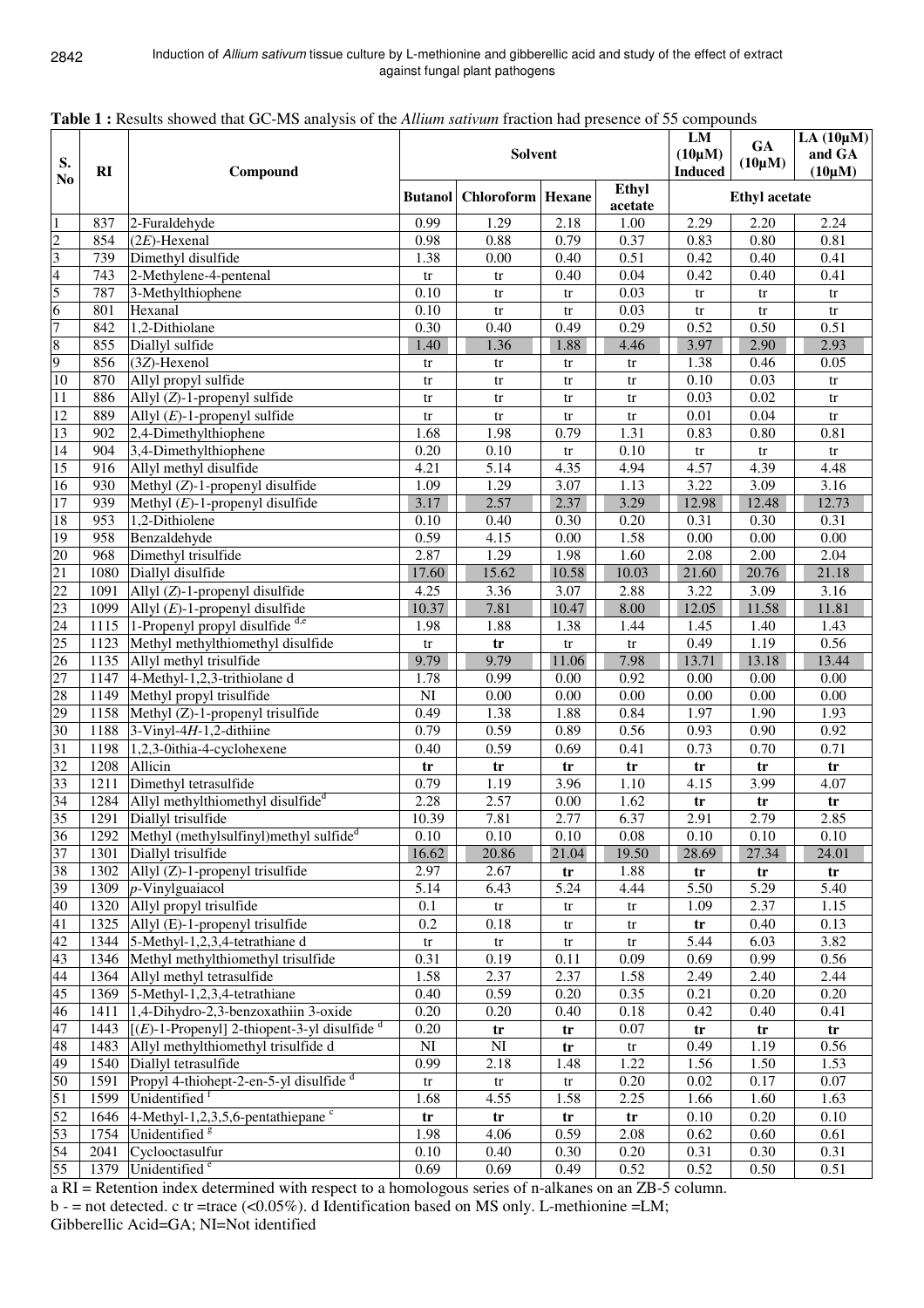| <b>Sample</b>                                      | <b>Total Phenol Content as</b><br>GAEmg/g of extract | <b>Total Flavonoid Content as</b><br>Quercetin mg/g of extract |  |  |  |
|----------------------------------------------------|------------------------------------------------------|----------------------------------------------------------------|--|--|--|
| <b>Butanol</b> fraction                            | $28.0 \pm 2.8$                                       | $18.4 \pm 1.93$                                                |  |  |  |
| Chloroform fraction                                | $23.2 \pm 2.43$                                      | $18.9 \pm 1.97$                                                |  |  |  |
| Ethyl acetate fraction                             | $29.64 \pm 2.21$                                     | $21.4 \pm 2.11$                                                |  |  |  |
| Hexane fraction                                    | $12.25 \pm 1.6$                                      | $18.8 \pm 2.92$                                                |  |  |  |
| LM induced fraction in Ethyl acetate               | $32.1 \pm 3.8$                                       | $23.2 \pm 1.92$                                                |  |  |  |
| GA induced fraction in Ethyl acetate               | $29.2 \pm 2.93$                                      | $19.9 \pm 2.61$                                                |  |  |  |
| LA $(10\mu M)$ and GA $(10\mu M)$ in Ethyl acetate | $29.64 \pm 2.81$                                     | $20.2 \pm 2.26$                                                |  |  |  |

**Table 2 :** Total phenolic and flavonoid content in *Allium sativum*and its different fractions. Values are means of three replicates ± SD

L-Methionine =LM; Gibberellic Acid=GA

**Table 3 :** Antibacterial activity of *A sativum* extracts against fungal pathogens under influenced of elicitors and compared with control

|                                                      | Antibacterial activity (DIZ) in mm |                           |                             |  |  |  |  |
|------------------------------------------------------|------------------------------------|---------------------------|-----------------------------|--|--|--|--|
| <b>Extracts/Antibiotic</b>                           | <b>Fusarium</b><br>graminearum     | <b>Fusarium oxysporum</b> | Puccinia striiformis        |  |  |  |  |
| Ethyl acetate fraction                               | $11.00 \pm 1.2$ <sup>e</sup>       | $12.0 \pm 2.3^e$          | $10.0 \pm 1.2^e$            |  |  |  |  |
| LM induced fraction in Ethyl acetate                 | $18.0 \pm 2.4^{\rm b}$             | $20.0 \pm 4.3^{\rm b}$    | $15.0 \pm 3.1^{\rm b}$      |  |  |  |  |
| GA induced fraction in Ethyl acetate                 | $12.0 \pm 0.9^d$                   | $15.0 \pm 1.6^d$          | $14.0 \pm 2.2$ <sup>c</sup> |  |  |  |  |
| LA ( $10\mu$ M) and GA ( $10\mu$ M) in Ethyl acetate | $15.0 \pm 1.8$ <sup>c</sup>        | $18.0 \pm 3.5$ °          | $16.0 \pm 1.9$ <sup>c</sup> |  |  |  |  |
| Fluconazole $(0.1\%)$                                | $25.0 \pm 0.5^{\text{a}}$          | $30.0 \pm 0.4^{\text{a}}$ | $26.0 \pm 0.2^{\text{a}}$   |  |  |  |  |

Values presented are means of six replicates, ± Standard error. The values followed by different superscript differ significantly (P<0.05). a highly significant, b significant, c least significant, d Not significant

#### **References**

- Cowan, M.M. (1999). Plant products as antimicrobial agents. Clin. Microbiol. Rev. 12(4): 564–82.
- Dalton, C.C.; Iqbal, K. and Turner, D.A. (1983). Iron phosphate precipitation in Murashige and Skoog media. Physiologia Plantarum. 57(4): 472-6.
- Hidayathulla, S.; Shahat, A.A.; Ahamad, S.R.; Al-Moqbil, A.A.; Alsaid, M.S. and Divakar, D.D. (2018). GC/MS analysis and characterization of 2-Hexadecen-1-ol and beta sitosterol from *Schimpera arabica* extract for its bioactive potential as antioxidant and antimicrobial. Journal of applied microbiology. 124(5): 1082-91.
- Taylor, P.W. (2013). Alternative natural sources for a new generation of antibacterial agents. Int J Antimicrob Agents. 42(3): 195–201.
- Lin, J.Y. and Tang, C.Y. (2007). Determination of total phenolic and flavonoid contents in selected fruits and vegetables, as well as their stimulatory effects on mouse splenocyte proliferation. Food chemistry. 101(1): 140- 147.
- Khodavandi, A.; Alizadeh, F.; Vanda, N.A.; Karimi, G. and Chong, P.P. (2014). Possible mechanisms of the antifungal activity of fluconazole in combination with terbinafine against *Candida albicans*. Pharmaceutical biology. 52(12): 1505-9.
- Wang, X.; Yao, X.; Zhu, Z.; Tang, T.; Dai, K.; Sadovskaya, I. (2009). Effect of berberine on *Staphylococcus* epidermidis biofilm formation. Int J Antimicrob Agents., 34(1): 60–66.
- Chand, B. (2013). Antibacterial effect of garlic (*Allium sativum*) and ginger (*Zingiber officinale*) against *Staphylococcus aureus*, *Salmonella typhi*, *Escherichia coli* and *Bacillus cereus*. J of Microbiol, Biotech and Food Sci., 2(4): 2481–91.
- Tessema, B.; Mulu, A.; Kassu, A. and Yismaw, G. (2006). An in vitro assessment of the antibacterial effect of

garlic (*Allium sativum*) on bacterial isolates from wound infections. Ethiop Med J., 44(4): 385–9.

- Jeong, S.H.; Song, W.; Bae, I.K.; Kim, H.S.; Kim, J.S. and Park, M.J. (2014). Broth microdilution methods using B-lactamase inhibitors for the identification of *Klebsiella pneumoniae* carbapenemases and metallobeta-lactamases in Gram-negative bacilli. Ann Clin Lab Sci., 44(1): 49–55.
- El-Mahmood, M.A. (2009). Efficacy of crude extracts of garlic (*Allium sativum* Linn.) against nosocomial *Escherichia coli*, *Staphylococcus aureus, Streptococcus pneumoniea* and *Pseudomonas aeruginosa*. J. Med. Plants Res., 3: 179–85.
- Hatanaka, M. (1974). Transport of sugars in tumor cell membranes. Biochimica et Biophysica Acta (BBA)- Reviews on Cancer. 355(1): 77-104.
- McCAMMON, M.T. (1981). Parks LW. Inhibition of sterol transmethylation by S-adenosylhomocysteine analogs. Journal of Bacteriology. 145(1): 106-12.
- Parks, L.W. and Casey, W.M. (1995). Physiological implications of sterol biosynthesis in yeast. Annual review of microbiology. 49(1): 95-116.
- Klepser, M.E.; Patel, K.B.; Nicolau, D.P.; Quintiliani, R. and Nightingale, C.H. (1998). Comparison of Bactericidal Activities of Intermittent and Continuous Infusion Dosing of Vancomycin against Methicillin-Resistant Staphylococcus aureus and Enterococcus faecalis. Pharmacotherapy: The Journal of Human Pharmacology and Drug Therapy, 18(5): 1069-74.
- Smith, T.C.; Weathers, P.J. and Cheetham, R.D. (1997). Effects of gibberellic acid on hairy root cultures of *Artemisia annua*: growth and artemisinin production. *In Vitro* Cellular & Developmental Biology-Plant. 33(1):75-9.
- Iciek, M.; Bilska, A.; Ksiazek, L.; Srebro, Z. and Włodek, L. (2005). "Allyl disulfide as donor and cyanide as